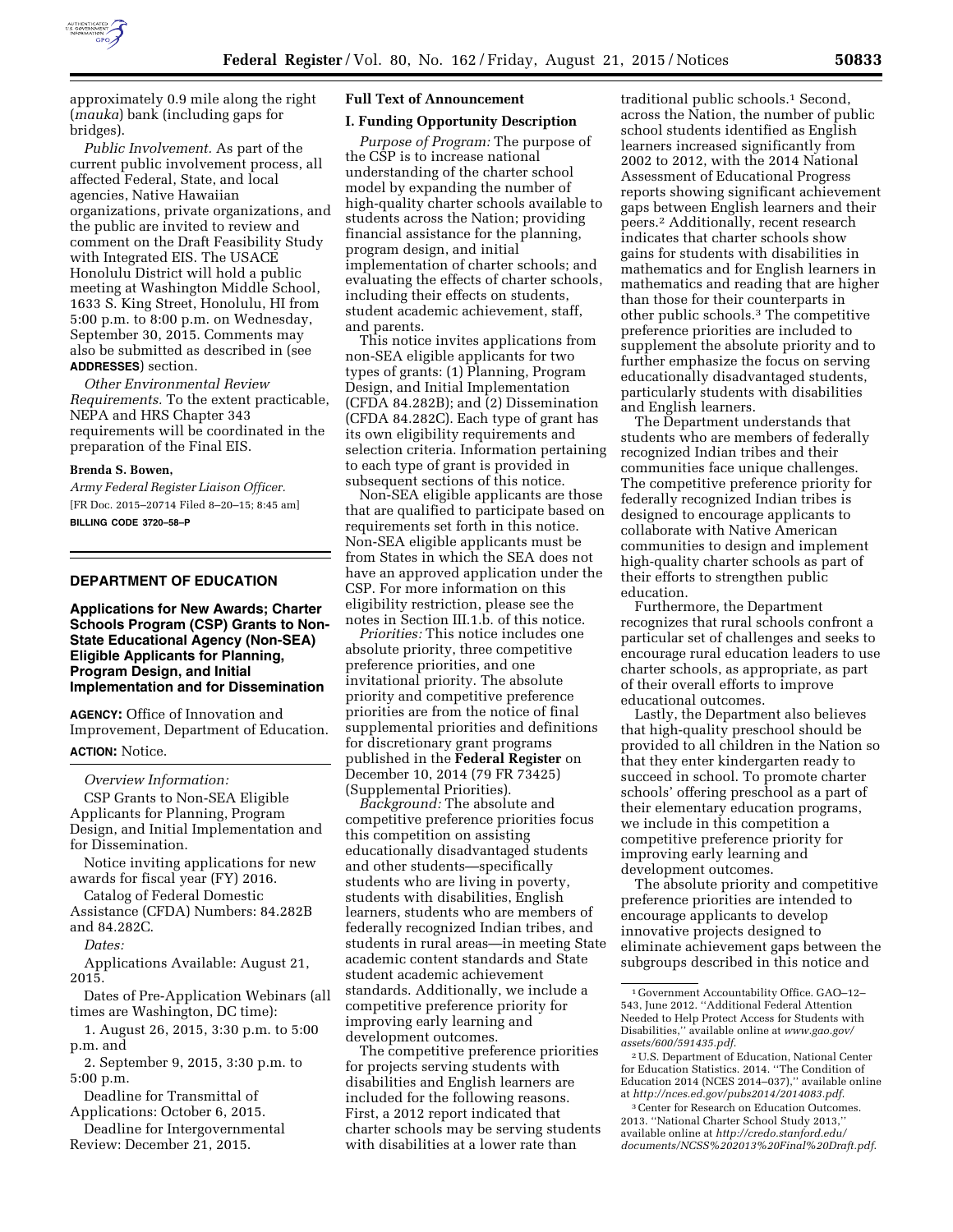the highest-achieving subgroups in their States. The priorities are also intended to encourage applicants to develop innovative projects for students facing unique educational challenges.

The invitational priority builds on these goals by focusing on applicants that are designing charter schools that will attract and serve students from diverse backgrounds. The Department encourages the meaningful inclusion of diversity in charter school models, and looks to learn more about successful practices through this invitational priority.

Additionally, by way of background, under section 5210(1)(G) of the Elementary and Secondary Education Act of 1965, as amended (ESEA) (20 U.S.C. 7221i(1)(G)), all charter schools receiving CSP funds must comply with various non-discrimination laws, including the Age Discrimination Act of 1975, title VI of the Civil Rights Act of 1964, title IX of the Education Amendments of 1972, section 504 of the Rehabilitation Act of 1973, part B of the Individuals with Disabilities Education Act (IDEA) (*i.e.,* rights afforded to students with disabilities and their parents). In addition, all charter schools receiving CSP funds must comply with applicable State laws.

*Absolute Priority:* For FY 2016 and any subsequent year in which we make awards from the list of unfunded applicants from this competition, this priority is an absolute priority. Under 34  $CFR$  75.105 $(c)(3)$ , we consider only applications that meet this priority.

This priority is:

*Supporting High-Need Students [Students Living in Poverty]*.

Projects that are designed to improve academic outcomes and learning environments for students who are living in poverty and are served by schools with high concentrations of students living in poverty.

**Note:** The Secretary encourages the applicant to describe, through the use of supporting data, the basis by which the applicant has determined that they meet this priority.

*Competitive Preference Priorities:* For FY 2016 and any subsequent year in which we make awards from the list of unfunded applicants from this competition, these priorities are competitive preference priorities. Under 34 CFR 75.105(c)(2)(i), we will award up to an additional three points to an application depending on how well the application addresses *Competitive Preference Priority 1,* up to an additional three points to an application depending on how well the application addresses *Competitive Preference* 

*Priority 2,* and up to an additional two points to an application depending on how well the application addresses *Competitive Preference Priority 3*. The maximum number of points an application can receive under these priorities is eight..

These priorities are:

*Competitive Preference Priority 1— Supporting High-Need Students [Rural Students, Students with Disabilities, English Learners] (up to 3 points)*.

Projects that are designed to improve academic outcomes and learning environments for one or more of the following groups of students:

(a) Students served by Rural Local Educational Agencies.

(b) Students with disabilities.

(c) English learners.

**Note:** Applicants may choose to respond to one or more of the priority areas and are not required to respond to each priority area in order to receive the maximum available points under this competitive preference priority.

*Competitive Preference Priority 2— Supporting High-Need Students [Federally Recognized Indian Tribes] (up to 3 points)*.

Projects that are designed to improve academic outcomes and learning environments for students who are members of federally recognized Indian tribes.

*Competitive Preference Priority 3— Improving Early Learning and Development Outcomes (up to 2 points)*.

Projects that are designed to improve early learning and development outcomes across one or more of the essential domains of school readiness for children from birth through third grade (or for any age group within this range) through a focus on including preschool, whether offered in school or community-based settings, as part of elementary education programs and systems in order to expand opportunities for preschool students and teachers.

*Invitational Priority:* For FY 2016 and any subsequent year in which we make awards based on the list of unfunded applicants from this competition, this priority is an invitational priority. Under 34 CFR 75.105(c)(1), we do not give an application that meets this invitational priority a competitive or absolute preference over other applications.

This priority is: *Invitational Priority—Promoting Diversity.* 

The Secretary is particularly interested in applications from charter school developers planning schools, or from charter schools, that are designed

to attract and serve students from diverse backgrounds, including students from different racial and ethnic groups and educationally disadvantaged students (*e.g.,* economically disadvantaged students, students with disabilities, migrant students, English learners, neglected or delinquent students, and homeless students), as reflected in the (a) charter school's mission statement, (b) vision of the charter school, or (c) charter or performance agreement between the charter school and its authorizer.

**Note:** For information on permissible ways to address this priority, please refer to the joint guidance issued by the Department of Education and the Department of Justice entitled, ''Guidance on the Voluntary Use of Race to Achieve Diversity and Avoid Racial Isolation in Elementary and Secondary Schools'' at *[www2.ed.gov/about/offices/list/](http://www2.ed.gov/about/offices/list/ocr/docs/guidance-ese-201111.pdf) [ocr/docs/guidance-ese-201111.pdf](http://www2.ed.gov/about/offices/list/ocr/docs/guidance-ese-201111.pdf)* and to Section E of the CSP Nonregulatory Guidance at *[www2.ed.gov/programs/charter/](http://www2.ed.gov/programs/charter/nonregulatory-guidance.html) [nonregulatory-guidance.html.](http://www2.ed.gov/programs/charter/nonregulatory-guidance.html)* 

*Application Requirements:* An applicant applying for CSP grant funds, under either CFDA number 84.282B or 84.282C, must address the following application requirements, which are based on section 5203(b) of the ESEA (20 U.S.C. 7221b(b)). Applicants must also address the applicable selection criteria in this notice, and may choose to respond to the application requirements in the context of its responses to those selection criteria.

(a) Describe the educational program to be implemented by the proposed charter school, including how the program will enable all students to meet challenging State student academic achievement standards, the grade levels or ages of children to be served, and the curriculum and instructional practices to be used;

**Note:** An applicant proposing to operate a single-sex charter school should include in its application, or as an addendum to the application, a detailed description of how it is complying with applicable nondiscrimination laws, including the Equal Protection Clause of the U.S. Constitution (as interpreted in *United States* v. *Virginia,* 518 U.S. 515 (1996) and other cases) and Title IX of the Education Amendments of 1972 (20 U.S.C. 1681, *et seq.*) and its regulations, including 34 CFR 106.34(c) with respect to the single-sex school. Specifically, the applicant should provide a written justification for a proposed single-sex charter school that explains (1) how the single-sex charter school is based on an important governmental objective(s); and  $(2)$  how the single-sex nature of the charter school is substantially related to the stated objective(s). The applicant should also provide (1) information about whether there is a substantially equal single-sex school(s) for students of the excluded sex, and, if so, a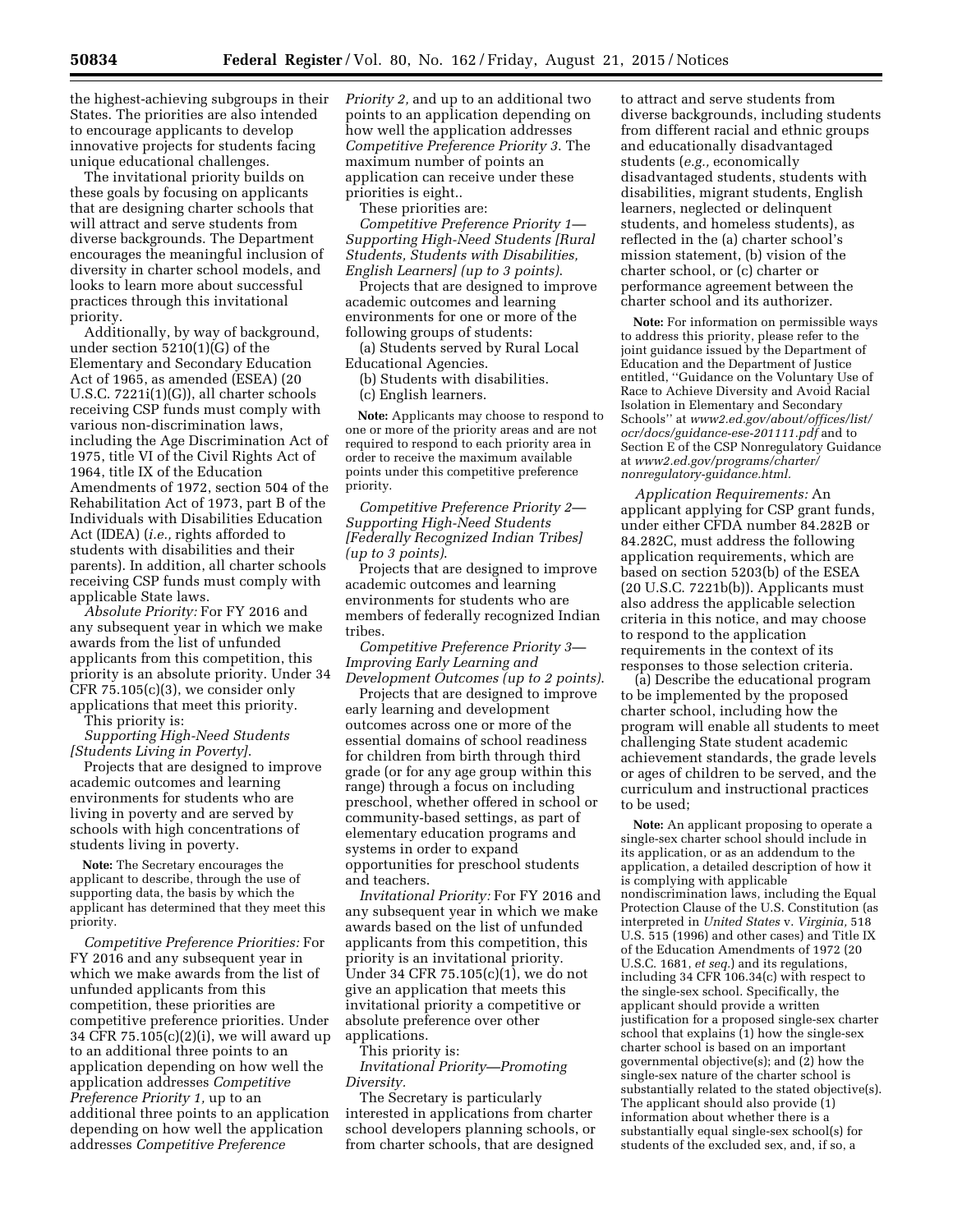detailed description of both the proposed single-sex charter school and the substantially equal single-sex school(s) based on the factors in 34 CFR 106.34(c)(3); and (2) information about whether there is a substantially equal coeducational school(s) for students of the excluded sex, and, if so, a detailed description of both the proposed single-sex charter school and the substantially equal coeducational school(s), based on the factors in 34 CFR 106.34(c)(3).

An applicant proposing to operate single-sex classes or extracurricular activities offerings at a coeducational charter school should include in its application, or as an addendum to its application, a detailed description of how it is complying with applicable nondiscrimination laws, including the Equal Protection Clause of the U.S. Constitution (as interpreted in *United States* v. *Virginia,* 518 U.S. 515 (1996) and other cases) and Title IX of the Education Amendments of 1972 (20 U.S.C. 1681, *et seq.*) and its regulations, including 34 CFR 106.34(b), with respect to those single-sex offerings. The Title IX requirements are discussed in more detail in the Department's ''Questions and Answers on Title IX and Single-Sex Elementary and Secondary Classes and Extracurricular Activities,'' available at *[www2.ed.gov/about/offices/](http://www2.ed.gov/about/offices/list/ocr/docs/faqs-title-ix-single-sex-201412.pdf)  [list/ocr/docs/faqs-title-ix-single-sex-](http://www2.ed.gov/about/offices/list/ocr/docs/faqs-title-ix-single-sex-201412.pdf)[201412.pdf.](http://www2.ed.gov/about/offices/list/ocr/docs/faqs-title-ix-single-sex-201412.pdf)* 

(b) Describe how the charter school will be managed;

(c) Describe the objectives of the charter school and the methods by which the charter school will determine its progress toward achieving those objectives;

**Note:** The applicant may choose to include a discussion of the project-specific performance measures and targets it develops in response to the Performance Measures requirement as part of its response to this application requirement. The applicant should review Section VI.4. *Performance Measures* of this notice for information on the requirements for developing projectspecific performance measures and targets consistent with the objectives of the proposed project.

(d) Describe the administrative relationship between the charter school and the authorized public chartering agency;

(e) Describe how parents and other members of the community will be involved in the planning, program design, and implementation of the charter school;

(f) Describe how the authorized public chartering agency will provide for continued operation of the charter school once the Federal grant has expired, if that agency determines that the charter school has met its objectives

as described in paragraph (c) of this section;

(g) If the charter school desires the Secretary to consider waivers under the authority of the CSP, include a request and justification for waivers of any Federal statutory or regulatory provisions that the applicant believes are necessary for the successful operation of the charter school, and a description of any State or local rules, generally applicable to public schools, that will be waived for, or otherwise not apply to, the school.

**Note:** Each applicant for a Planning, Program Design, and Initial Implementation Grant under CFDA number 84.282B that is requesting a waiver of the requirement under section 5203(d)(3) of the ESEA (20 U.S.C. 7221b(d)(3)) to provide its authorized public chartering agency with notice, and a copy, of its CSP application, should indicate whether it has applied for a charter previously and, if so, the name of the authorized public chartering authority and the disposition of the charter application;

(h) Describe how the grant funds will be used, including a description of how these funds will be used in conjunction with other Federal programs administered by the Secretary;

(i) Describe how students in the community will be informed about the charter school and be given an equal opportunity to attend the charter school;

**Note:** The applicant should provide a detailed description of its recruitment and admissions policies and practices, including a description of the lottery it plans to employ if more students apply for admission than can be accommodated. The applicant should also describe any current or planned use of a weighted lottery or exemptions of certain categories of students from the lottery and how the use of such weights or exemptions is consistent with State law and the CSP authorizing statute. For information on the CSP lottery requirement, including permissible exemptions from the lottery and the circumstances under which charter schools receiving CSP funds may use weighted lotteries, see Section E of the CSP Nonregulatory Guidance at *[www2.ed.gov/](http://www2.ed.gov/programs/charter/nonregulatory-guidance.html) [programs/charter/nonregulatory](http://www2.ed.gov/programs/charter/nonregulatory-guidance.html)[guidance.html.](http://www2.ed.gov/programs/charter/nonregulatory-guidance.html)* 

(j) Describe how a charter school that is considered an LEA under State law, or an LEA in which a charter school is located, will comply with sections 613(a)(5) and 613(e)(1)(B) of the IDEA (for additional information on the IDEA, please see *[http://idea.ed.gov/explore/](http://idea.ed.gov/explore/view/p/%2Croot%2Cstatute%2CI%2CB%2C613%2C) [view/p/%2Croot%2Cstatute%](http://idea.ed.gov/explore/view/p/%2Croot%2Cstatute%2CI%2CB%2C613%2C) [2CI%2CB%2C613%2C](http://idea.ed.gov/explore/view/p/%2Croot%2Cstatute%2CI%2CB%2C613%2C)*); and

(k) If the eligible applicant desires to use grant funds for dissemination activities under section 5202(c)(2)(c) of the ESEA (20 U.S.C. 7221a(c)(2)(C)), describe those activities and how those activities will involve charter schools

and other public schools, LEAs, charter school developers, and potential charter school developers.

# **Definitions**

The following definitions applicable to this competition are from the Supplemental Priorities and from 34 CFR 77.1(c).

*Ambitious* means promoting continued, meaningful improvement for program participants or for other individuals or entities affected by the grant, or representing a significant advancement in the field of education research, practices, or methodologies. When used to describe a performance target, whether a performance target is ambitious depends upon the context of the relevant performance measure and the baseline for that measure.

*Baseline* means the starting point from which performance is measured and targets are set.

*Essential domains of school readiness*  means the domains of language and literacy development, cognition and general knowledge (including early mathematics and early scientific development), approaches toward learning (including the utilization of the arts), physical well-being and motor development (including adaptive skills), and social and emotional development.

*Logic model* (also referred to as theory of action) means a well-specified conceptual framework that identifies key components of the proposed process, product, strategy, or practice (*i.e.,* the active ''ingredients'' that are hypothesized to be critical to achieving the relevant outcomes) and describes the relationships among the key components and outcomes, theoretically and operationally.

*Performance measure* means any quantitative indicator, statistic, or metric used to gauge program or project performance.

*Performance target* means a level of performance that an applicant would seek to meet during the course of a project or as a result of a project.

*Relevant outcome* means the student outcome(s) (or the ultimate outcome if not related to students), the proposed process, product, strategy, or practice is designed to improve; consistent with the specific goals of a program.

*Rural local educational agency* means a local educational agency (LEA) that is eligible under the Small Rural School Achievement (SRSA) program or the Rural and Low-Income School (RLIS) program authorized under Title VI, Part B of the ESEA. Eligible applicants may determine whether a particular LEA is eligible for these programs by referring to information on the Department's Web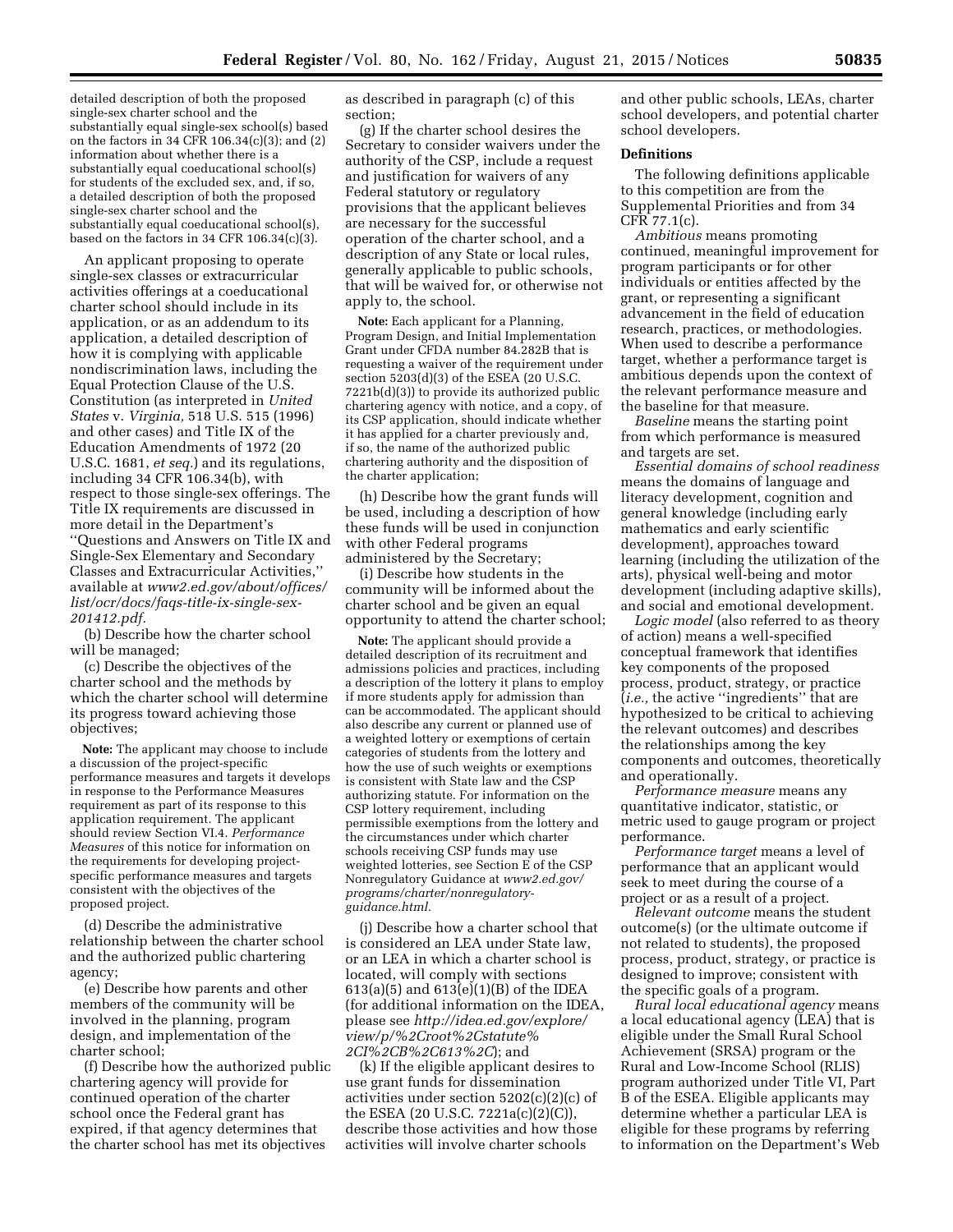site at *[www2.ed.gov/nclb/freedom/local/](http://www2.ed.gov/nclb/freedom/local/reap.html)  [reap.html.](http://www2.ed.gov/nclb/freedom/local/reap.html)* 

*Strong theory* means a rationale for the proposed process, product, strategy, or practice that includes a logic model. *Program Authority:* 20 U.S.C. 7221–

7221i. *Applicable Regulations:* (a) The Education Department General Administrative Regulations in 34 CFR parts 75, 77, 79, 81, 82, 84, 86, 97, 98, and 99. (b) The Office of Management and Budget Guidelines to Agencies on Governmentwide Debarment and Suspension (Nonprocurement) in 2 CFR part 180, as adopted and amended as regulations of the Department in 2 CFR part 3485. (c) The Uniform Administrative Requirements, Cost Principles, and Audit Requirements for Federal Awards in 2 CFR part 200, as adopted and amended in 2 CFR part 3474. (d) The Supplemental Priorities.

**Note:** The regulations in 34 CFR part 79 apply to all applicants except federally recognized Indian tribes.

**Note:** The regulations in 34 CFR part 86 apply only to institutions of higher education.

# **II. Award Information**

*Type of Award:* Discretionary grants. *Estimated Available Funds:*  \$4,000,000.

The Administration has requested \$375,000,000 for the CSP for FY 2016, of which an estimated \$4,000,000 would be available for awards under this competition. The actual level of funding, if any, depends on final congressional action. However, we are inviting applications now to allow sufficient time to complete the grant review process early in FY 2016, if Congress appropriates funds for this program.

Contingent upon the availability of funds and quality of applications, we may make additional awards later in FY 2016 or in subsequent years from the list of unfunded applications from this competition.

**Note:** All pre-award costs are incurred at the applicant's risk, and the Secretary is under no obligation to reimburse those costs if for any reason the applicant does not receive an award, or if the award is less than anticipated and inadequate to cover the costs (2 CFR 200.209).

**Note:** The Consolidated Appropriations Act, 2014, and the Consolidated and Further Continuing Appropriations Act, 2015, authorized the use of CSP funds for ''grants that support preschool education in charter schools.'' If Congress includes such language in FY 2016 appropriations, a grantee under this competition may use CSP funds to support preschool education in a charter

school. For additional information and guidance regarding the use of CSP funds to support preschool education in charter schools, see ''Guidance on the use of Funds to support Preschool Education,'' released in November 2014, available at *[www2.ed.gov/](http://www2.ed.gov/programs/charter/csppreschoolfaqs.doc) [programs/charter/csppreschoolfaqs.doc.](http://www2.ed.gov/programs/charter/csppreschoolfaqs.doc)* 

*Estimated Range of Awards (84.282B):*  \$150,000 to \$250,000 per year.

*Estimated Average Size of Awards (84.282B):* \$200,000 per year.

*Estimated Number of Awards (84.282B):* 17–20.

*Estimated Range of Awards (84.282C):*  \$100,000 to \$300,000 per year.

*Estimated Average Size of Awards (84.282C):* \$200,000 per year.

*Estimated Number of Awards (84.282C):* 1–3.

**Note:** The Department is not bound by any estimates in this notice.

*Project Period:* Up to 36 months for planning, program design, and initial implementation grants under CFDA number 84.282B. Up to 24 months for dissemination grants under CFDA number 84.282C.

**Note:** For planning, program design, and initial implementation grants awarded by the Secretary to non-SEA eligible applicants under CFDA number 84.282B, no more than 18 months may be used for planning and program design and no more than 24 months may be used for the initial implementation of a charter school.

# **III. Eligibility Information**

1. *Eligible Applicants:*  a. *Planning, Program Design, and Initial Implementation grants (CFDA number 84.282B):* A developer that has (1) applied to an authorized public chartering authority to operate a charter school, as defined in section 5210(1) of the ESEA (20 U.S.C. 7221i(1)); and (2) provided adequate and timely notice to that authority under section 5203(d)(3) of the ESEA (20 U.S.C. 7221b(d)(3)). In accordance with section 5203(d)(3) of the ESEA, if the authorized public chartering authority to which a charter school proposal will be submitted has not been determined, an applicant for a pre-charter planning grant may include in its application a request for a waiver from the Secretary of the requirement that the eligible applicant provide its authorized public chartering authority timely notice, and a copy, of its application for CSP funds (20 U.S.C. 7221b(d)(3)).

**Note:** Section 5210(2) of the ESEA (20 U.S.C. 7221i(2)) defines ''developer'' as an individual or group of individuals (including a public or private nonprofit organization), which may include teachers, administrators and other school staff, parents, or other members of the local community in which a charter school project will be carried out.

Additionally, the charter school must be located in a State with a State statute specifically authorizing the establishment of charter schools (section 5210(1)(a) of the ESEA (20 U.S.C. 7221i(1)(a)) and in which the SEA does not have an application approved under the CSP (see section 5202(b) of the ESEA (20 U.S.C. 7221a(b)).

b. *Dissemination grants (CFDA number 84.282C):* A charter school, as defined in section 5210(1) of the ESEA (20 U.S.C. 7221i(1)), that has been in operation for at least three consecutive years and has demonstrated overall success, including—

(1) Substantial progress in improving student academic achievement;

(2) High levels of parent satisfaction; and

(3) The management and leadership necessary to overcome initial start-up problems and establish a thriving, financially viable charter school.

**Note:** Consistent with section 5204(f)(6) of the ESEA (20 U.S.C. 7221c(f)(6)), a charter school may apply for funds to carry out dissemination activities, whether or not the charter school previously applied for or received funds under the CSP for planning, program design, or implementation.

**Note:** In accordance with section 5202(b) of the ESEA (20 U.S.C. 7221a(b)), these competitions (CFDA numbers 84.282B and 84.282C) are limited to eligible applicants in States in which the SEA does not have an approved application under the CSP (or will not have an approved application as of October 1, 2015). States in which the SEA currently has an approved CSP application are California, Colorado, District of Columbia, Florida, Indiana, Minnesota, Missouri, New Jersey, New York, Rhode Island, and South Carolina. We will not consider applications of non-SEA eligible applicants from these States. In addition, after the deadline for transmittal of applications in this notice, the Department expects to approve additional SEAs under the FY 2015 CSP SEA competition (84.282A), which will be added to the list for which we will not accept applications of non-SEA eligible applicants. Thus, applications of non-SEA eligible applicants from these States will be withdrawn from consideration. While we realize that this approach presents challenges, it is intended to ensure that charter school developers in all eligible States have the opportunity to apply for grants for planning, program design, and initial implementation, either through an SEA subgrant or the CSP Non-SEA competition, in advance of the 2016–2017 year. FY 2015 SEA awards will be posted at *[www2.ed.gov/programs/charter/awards.html](http://www2.ed.gov/programs/charter/awards.html)*  when available.

Non-SEA eligible applicants that propose to use grant funds for planning, program design, and initial implementation, of charter schools must apply under CFDA number 84.282B. Non-SEA eligible applicants that request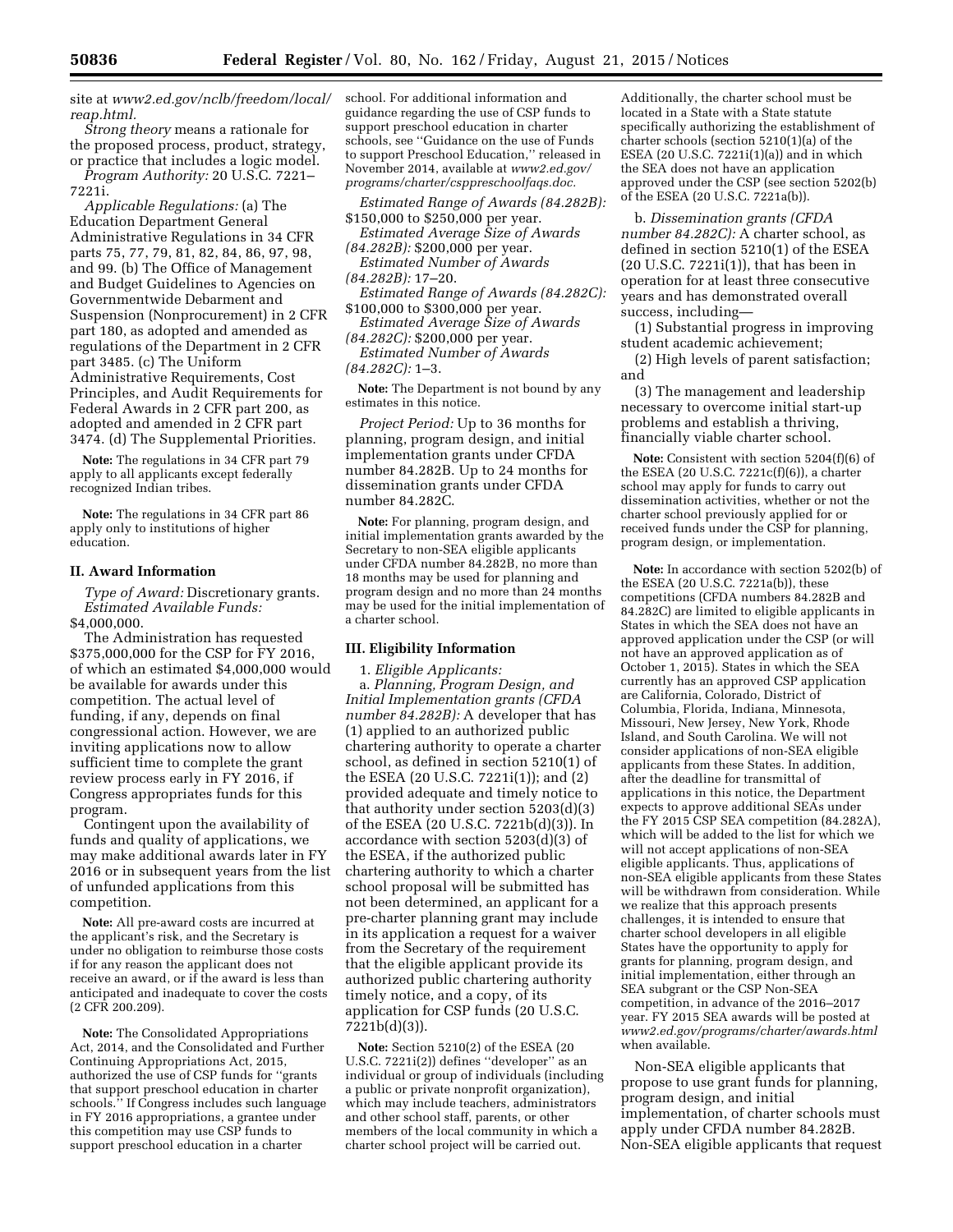funds for dissemination activities must apply under CFDA 84.282C.

2. *Cost Sharing or Matching:* This program does not require cost sharing or matching.

## **IV. Application and Submission Information**

1. *Address to Request Application Package:* Lourdes Rivery, U.S. Department of Education, 400 Maryland Avenue SW., Room 4W255, Washington, DC 20202–5970. Telephone: (202) 453–7060 or by email: *[lourdes.rivery@ed.gov.](mailto:lourdes.rivery@ed.gov)* 

If you use a telecommunications device for the deaf (TDD) or a text telephone (TTY), call the Federal Relay Service (FRS), toll free, at 1–800–877– 8339.

Individuals with disabilities can obtain a copy of the application package in an accessible format (*e.g.*, braille, large print, audiotape, or compact disc) by contacting the program contact person listed in this section.

2. a. *Content and Form of Application Submission:* Requirements concerning the content of an application, together with the forms you must submit, are in the application package for this competition.

Page Limit: The application narrative (Part III of the application) is where you, the applicant, address the selection criteria that reviewers use to evaluate your application. The Secretary strongly encourages applicants to limit Part III to the equivalent of no more than 50 pages, using the following standards:

• A ''page'' is 8.5″ x 11″, on one side only, with 1″ margins at the top, bottom, and both sides.

• Double space (no more than three lines per vertical inch) all text in the application narrative, including titles, headings, footnotes, quotations, references, and captions, as well as all text in charts, tables, figures, and graphs.

• Use a font that is either 12 point or larger or no smaller than 10 pitch (characters per inch).

• Use one of the following fonts: Times New Roman, Courier, Courier New, or Arial.

The page limit does not apply to Part I, the cover sheet; Part II, the budget section, including the narrative budget justification; Part IV, the assurances and certifications; or the one-page abstract, the resumes, the bibliography, or the letters of support. However, you must include all of the application narrative in Part III.

b. *Submission of Proprietary Information:* Given the types of projects that may be proposed in applications for the CSP Non-SEA Grants for Planning,

Program Design, and Initial Implementation and for Dissemination, an application may include business information that the applicant considers proprietary. The Department's regulations define ''business information'' in 34 CFR 5.11.

Because we plan to make successful applications available to the public, you may wish to request confidentiality of business information.

Consistent with Executive Order 12600, please designate in your application any information that you feel is exempt from disclosure under Exemption 4 of the Freedom of Information Act. In the appropriate Appendix section of your application, under ''Other Attachments Form,'' please list the page number or numbers on which we can find this information. For additional information please see 34 CFR 5.11(c).

3. *Submission Dates and Times:*  Applications Available: August 21, 2015.

Dates of Pre-Application Webinars: The Department will hold a preapplication Webinar for prospective applicants on the following dates (all times are Washington, DC time):

1. August 26, 2015, 3:30 p.m. to 5:00 p.m. and

2. September 9, 2015, 3:30 p.m. to 5:00 p.m.

Individuals interested in attending one of the Webinars are encouraged to pre-register by emailing their name, organization, contact information, and preferred Webinar date and time with the subject heading NON-SEA PRE-APPLICATION MEETING to *[Charterschools@ed.gov.](mailto:Charterschools@ed.gov)* There is no registration fee for attending this Webinar.

For further information about the preapplication Webinar, contact Lourdes Rivery, U.S. Department of Education, 400 Maryland Avenue SW., Room 4W255, Washington, DC 20202–5970. Telephone: (202) 453–7060 or by email: *[lourdes.rivery@ed.gov.](mailto:lourdes.rivery@ed.gov)* 

Deadline for Transmittal of Applications: October 6, 2015.

Applications for grants under this program must be submitted electronically using the Grants.gov Apply site (Grants.gov). For information (including dates and times) about how to submit your application electronically, or in paper format by mail or hand delivery if you qualify for an exception to the electronic submission requirement, please refer to Section IV.

We do not consider an application that does not comply with the deadline requirements. Individuals with disabilities who need an

accommodation or auxiliary aid in connection with the application process should contact the person listed under **FOR FURTHER INFORMATION CONTACT** in Section VII of this notice. If the Department provides an accommodation or auxiliary aid to an individual with a disability in connection with the application process, the individual's application remains subject to all other requirements and limitations in this notice.

Deadline for Intergovernmental Review: December 21, 2015.

4. *Intergovernmental Review:* This competition is subject to Executive Order 12372 and the regulations in 34 CFR part 79. Information about Intergovernmental Review of Federal Programs under Executive Order 12372 is in the application package for this program.

5. *Funding Restrictions: Use of Funds for Post-Award Planning and Design of the Educational Program and Initial Implementation of the Charter School.* A non-SEA eligible applicant receiving a grant under CFDA number 84.282B may use the grant funds only for—

(a) Post-award planning and design of the educational program, which may include (1) refinement of the desired educational results and of the methods for measuring progress toward achieving those results; and (2) professional development of teachers and other staff who will work in the charter school; and

(b) Initial implementation of the charter school, which may include (1) informing the community about the school; (2) acquiring necessary equipment and educational materials and supplies; (3) acquiring or developing curriculum materials; and (4) other initial operational costs that cannot be met from State or local sources. (20 U.S.C. 7221c(f)(3)).

**Note:** CSP funds awarded under CFDA number 84.282B may be used only for the planning and initial implementation of a charter school. As a general matter, the Secretary considers charter schools that have been in operation for more than three years to be past the initial implementation phase and, therefore, ineligible to receive CSP funds to support the initial implementation of a charter school.

*Use of Funds for Dissemination Activities.* A charter school receiving a grant under CFDA number 84.282C may use the grant funds to assist other schools in adapting the charter school's program (or certain aspects of the charter school's program), or to disseminate information about the charter school, through such activities as—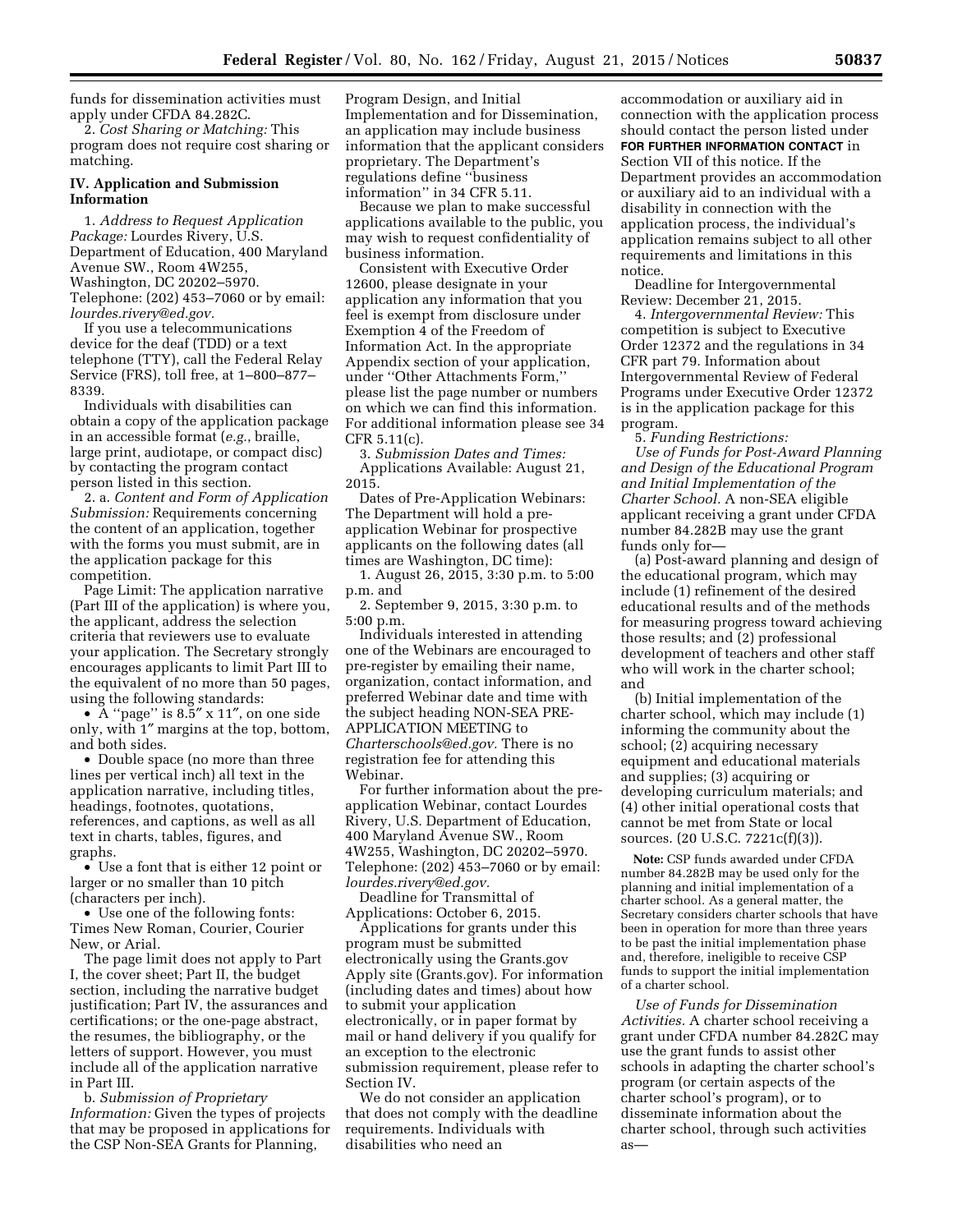(a) Assisting other individuals with the planning and start-up of one or more new public schools, including charter schools, that are independent of the assisting charter school and the assisting charter school's developers, and that agree to be held to at least as high a level of accountability as the assisting charter school;

(b) Developing partnerships with other public schools, including charter schools, designed to improve student academic achievement in each of the schools participating in the partnership;

(c) Developing curriculum materials, assessments, and other materials that promote increased student achievement and are based on successful practices within the assisting charter school; and

(d) Conducting evaluations and developing materials that document the successful practices of the assisting charter school and that are designed to improve student performance in other schools. (20 U.S.C. 7221c(f)(6))

We reference additional regulations outlining funding restrictions in the *Applicable Regulations* section in this notice.

6. *Data Universal Numbering System Number, Taxpayer Identification Number, and System for Award Management:* To do business with the Department of Education, you must—

a. Have a Data Universal Numbering System (DUNS) number and a Taxpayer Identification Number (TIN);

b. Register both your DUNS number and TIN with the System for Award Management (SAM) (formerly the Central Contractor Registry (CCR)), the Government's primary registrant database;

c. Provide your DUNS number and TIN on your application; and

d. Maintain an active SAM registration with current information while your application is under review by the Department and, if you are awarded a grant, during the project period.

You can obtain a DUNS number from Dun and Bradstreet. A DUNS number can be created within one to two business days.

If you are a corporate entity, agency, institution, or organization, you can obtain a TIN from the Internal Revenue Service. If you are an individual, you can obtain a TIN from the Internal Revenue Service or the Social Security Administration. If you need a new TIN, please allow two to five weeks for your TIN to become active.

The SAM registration process can take approximately seven business days, but may take upwards of several weeks, depending on the completeness and accuracy of the data entered into the

SAM database by an entity. Thus, if you think you might want to apply for Federal financial assistance under a program administered by the Department, please allow sufficient time to obtain and register your DUNS number and TIN. We strongly recommend that you register early.

**Note:** Once your SAM registration is active, you will need to allow 24 to 48 hours for the information to be available in Grants.gov and before you can submit an application through Grants.gov.

If you are currently registered with SAM, you may not need to make any changes. However, please make certain that the TIN associated with your DUNS number is correct. Also note that you will need to update your registration annually. This may take three or more business days.

Information about SAM is available at *[www.SAM.gov.](http://www.SAM.gov)* To further assist you with obtaining and registering your DUNS number and TIN in SAM or updating your existing SAM account, we have prepared a SAM.gov Tip Sheet, which you can find at: *[www2.ed.gov/](http://www2.ed.gov/fund/grant/apply/sam-faqs.html) [fund/grant/apply/sam-faqs.html.](http://www2.ed.gov/fund/grant/apply/sam-faqs.html)* 

In addition, if you are submitting your application via Grants.gov, you must (1) be designated by your organization as an Authorized Organization Representative (AOR); and (2) register yourself with Grants.gov as an AOR. Details on these steps are outlined at the following Grants.gov Web page: *[www.grants.gov/](http://www.grants.gov/web/grants/register.html) [web/grants/register.html.](http://www.grants.gov/web/grants/register.html)* 

7. *Other Submission Requirements:*  Applications for grants under this competition must be submitted electronically unless you qualify for an exception to this requirement in accordance with the instructions in this section.

a. *Electronic Submission of Applications.* 

Applications for grants under the CSP, CFDA numbers 84.282B and 84.282C, must be submitted electronically using the Governmentwide Grants.gov Apply site at *[www.Grants.gov.](http://www.Grants.gov)* Through this site, you will be able to download a copy of the application package, complete it offline, and then upload and submit your application. You may not email an electronic copy of a grant application to us.

We will reject your application if you submit it in paper format unless, as described elsewhere in this section, you qualify for one of the exceptions to the electronic submission requirement *and*  submit, no later than two weeks before the application deadline date, a written statement to the Department that you qualify for one of these exceptions.

Further information regarding calculation of the date that is two weeks before the application deadline date is provided later in this section under *Exception to Electronic Submission Requirement.* 

You may access the electronic grant application for the CSP at *[www.Grants.gov.](http://www.Grants.gov)* You must search for the downloadable application package for this program by the CFDA number. Do not include the CFDA number's alpha suffix in your search (*e.g.,* search for 84.282, not 84.282B or 282C).

Please note the following:

• When you enter the Grants.gov site, you will find information about submitting an application electronically through the site, as well as the hours of operation.

• Applications received by Grants.gov are date and time stamped. Your application must be fully uploaded and submitted and must be date and time stamped by the Grants.gov system no later than 4:30:00 p.m., Washington, DC time, on the application deadline date. Except as otherwise noted in this section, we will not accept your application if it is received—that is, date and time stamped by the Grants.gov system—after 4:30:00 p.m., Washington, DC time, on the application deadline date. We do not consider an application that does not comply with the deadline requirements. When we retrieve your application from Grants.gov, we will notify you if we are rejecting your application because it was date and time stamped by the Grants.gov system after 4:30:00 p.m., Washington, DC time, on the application deadline date.

• The amount of time it can take to upload an application will vary depending on a variety of factors, including the size of the application and the speed of your Internet connection. Therefore, we strongly recommend that you do not wait until the application deadline date to begin the submission process through Grants.gov.

• You should review and follow the Education Submission Procedures for submitting an application through Grants.gov that are included in the application package for this program to ensure that you submit your application in a timely manner to the Grants.gov system. You can also find the Education Submission Procedures pertaining to Grants.gov under News and Events on the Department's G5 system home page at *[www.G5.gov.](http://www.G5.gov)* 

• You will not receive additional point value because you submit your application in electronic format, nor will we penalize you if you qualify for an exception to the electronic submission requirement, as described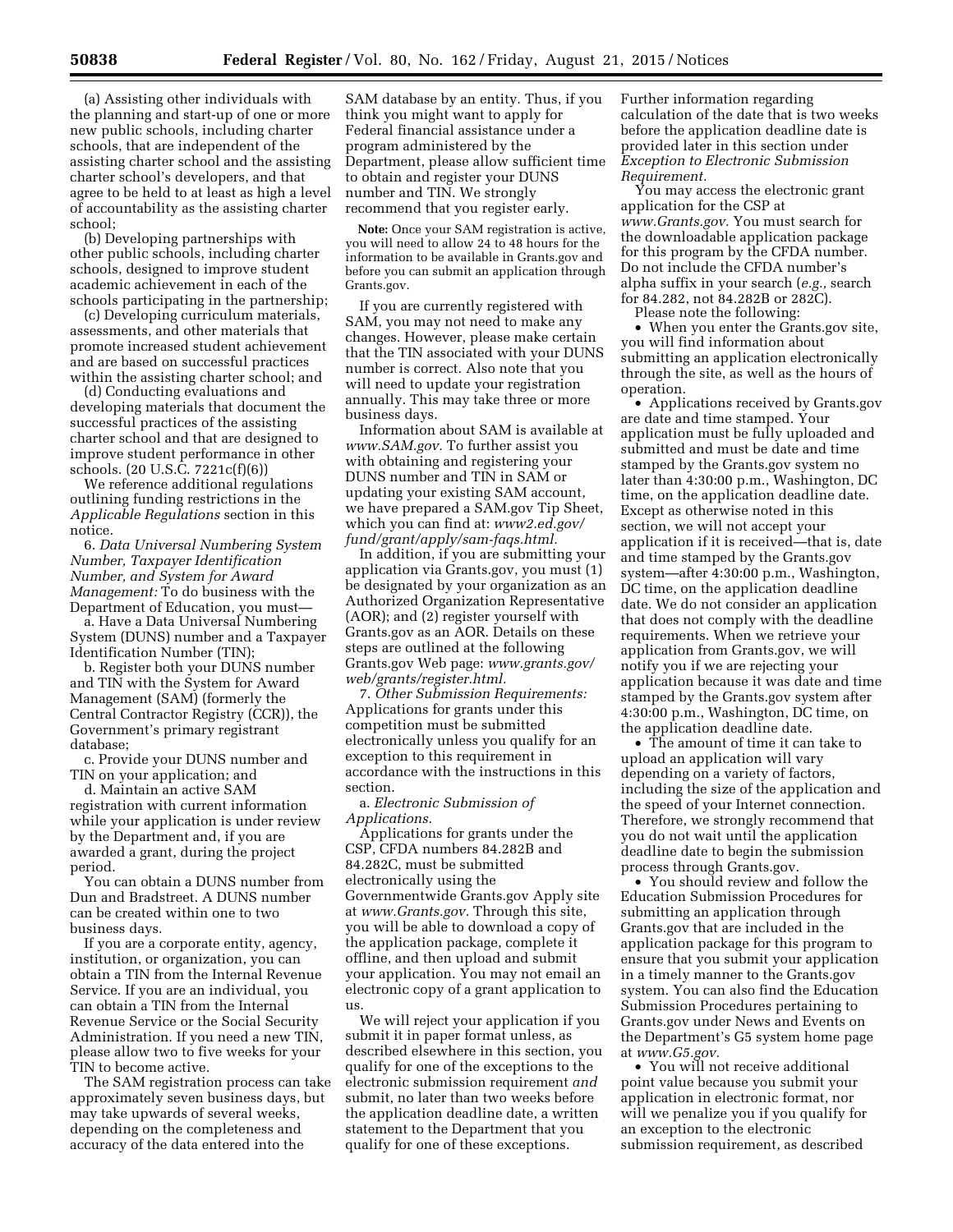elsewhere in this section, and submit your application in paper format.

• You must submit all documents electronically, including all information you typically provide on the following forms: The Application for Federal Assistance (SF 424), the Department of Education Supplemental Information for SF 424, Budget Information—Non-Construction Programs (ED 524), and all necessary assurances and certifications.

• You must upload any narrative sections and all other attachments to your application as files in a PDF (Portable Document) read-only, nonmodifiable format. Do not upload an interactive or fillable PDF file. If you upload a file type other than a readonly, non-modifiable PDF or submit a password-protected file, we will not review that material.

• Your electronic application must comply with any page-limit requirements described in this notice.

• After you electronically submit your application, you will receive from Grants.gov an automatic notification of receipt that contains a Grants.gov tracking number. (This notification indicates receipt by Grants.gov only, not receipt by the Department.) The Department then will retrieve your application from Grants.gov and send a second notification to you by email. This second notification indicates that the Department has received your application and has assigned your application a PR/Award number (an EDspecified identifying number unique to your application).

• We may request that you provide us original signatures on forms at a later date.

*Application Deadline Date Extension in Case of Technical Issues with the Grants.gov System:* If you are experiencing problems submitting your application through Grants.gov, please contact the Grants.gov Support Desk, toll free, at 1–800–518–4726. You must obtain a Grants.gov Support Desk Case Number and must keep a record of it.

If you are prevented from electronically submitting your application on the application deadline date because of technical problems with the Grants.gov system, we will grant you an extension until 4:30:00 p.m., Washington, DC time, the following business day to enable you to transmit your application electronically or by hand delivery. You also may mail your application by following the mailing instructions described elsewhere in this notice.

If you submit an application after 4:30:00 p.m., Washington, DC time, on the application deadline date, please contact the person listed under **FOR**

**FURTHER INFORMATION CONTACT** in

Section VII of this notice and provide an explanation of the technical problem you experienced with Grants.gov, along with the Grants.gov Support Desk Case Number. We will accept your application if we can confirm that a technical problem occurred with the Grants.gov system and that that problem affected your ability to submit your application by 4:30:00 p.m., Washington, DC time, on the application deadline date. The Department will contact you after a determination is made on whether your application will be accepted.

**Note:** The extensions to which we refer in this section apply only to the unavailability of, or technical problems with, the Grants.gov system. We will not grant you an extension if you failed to fully register to submit your application to Grants.gov before the application deadline date and time or if the technical problem you experienced is unrelated to the Grants.gov system.

*Exception to Electronic Submission Requirement:* You qualify for an exception to the electronic submission requirement, and may submit your application in paper format, if you are unable to submit an application through the Grants.gov system because—

• You do not have access to the Internet; or

• You do not have the capacity to upload large documents to the Grants.gov system; and

• No later than two weeks before the application deadline date (14 calendar days or, if the fourteenth calendar day before the application deadline date falls on a Federal holiday, the next business day following the Federal holiday), you mail or fax a written statement to the Department, explaining which of the two grounds for an exception prevents you from using the Internet to submit your application.

If you mail your written statement to the Department, it must be postmarked no later than two weeks before the application deadline date. If you fax your written statement to the Department, we must receive the faxed statement no later than two weeks before the application deadline date.

Address and mail or fax your statement to: Lourdes Rivery, U.S. Department of Education, 400 Maryland Avenue SW., Room 4W255, Washington, DC 20202–5970.

FAX: (202) 205–5630.

Your paper application must be submitted in accordance with the mail or hand delivery instructions described in this notice.

b. *Submission of Paper Applications by Mail.* 

If you qualify for an exception to the electronic submission requirement, you may mail (through the U.S. Postal Service or a commercial carrier) your application to the Department. You must mail the original and two copies of your application, on or before the application deadline date, to the Department at the following address:

U.S. Department of Education, Application Control Center, Attention: (CFDA Number 84.282B or 84.282C), LBJ Basement Level 1, 400 Maryland Avenue SW., Washington, DC 20202– 4260.

You must show proof of mailing consisting of one of the following:

(1) A legibly dated U.S. Postal Service postmark.

(2) A legible mail receipt with the date of mailing stamped by the U.S. Postal Service.

(3) A dated shipping label, invoice, or receipt from a commercial carrier.

(4) Any other proof of mailing acceptable to the Secretary of the U.S. Department of Education.

If you mail your application through the U.S. Postal Service, we do not accept either of the following as proof of mailing:

(1) A private metered postmark.

(2) A mail receipt that is not dated by the U.S. Postal Service.

If your application is postmarked after the application deadline date, we will not consider your application.

**Note:** The U.S. Postal Service does not uniformly provide a dated postmark. Before relying on this method, you should check with your local post office.

c. *Submission of Paper Applications by Hand Delivery.* 

If you qualify for an exception to the electronic submission requirement, you (or a courier service) may deliver your paper application to the Department by hand. You must deliver the original and two copies of your application by hand, on or before the application deadline date, to the Department at the following address:

U.S. Department of Education, Application Control Center, Attention: (CFDA Number 84.282B or 84.282C), 550 12th Street SW., Room 7039, Potomac Center Plaza, Washington, DC 20202–4260.

The Application Control Center accepts hand deliveries daily between 8:00 a.m. and 4:30:00 p.m., Washington, DC time, except Saturdays, Sundays, and Federal holidays.

**Note for Mail or Hand Delivery of Paper Applications:** If you mail or hand deliver your application to the Department—

(1) You must indicate on the envelope and—if not provided by the Department—in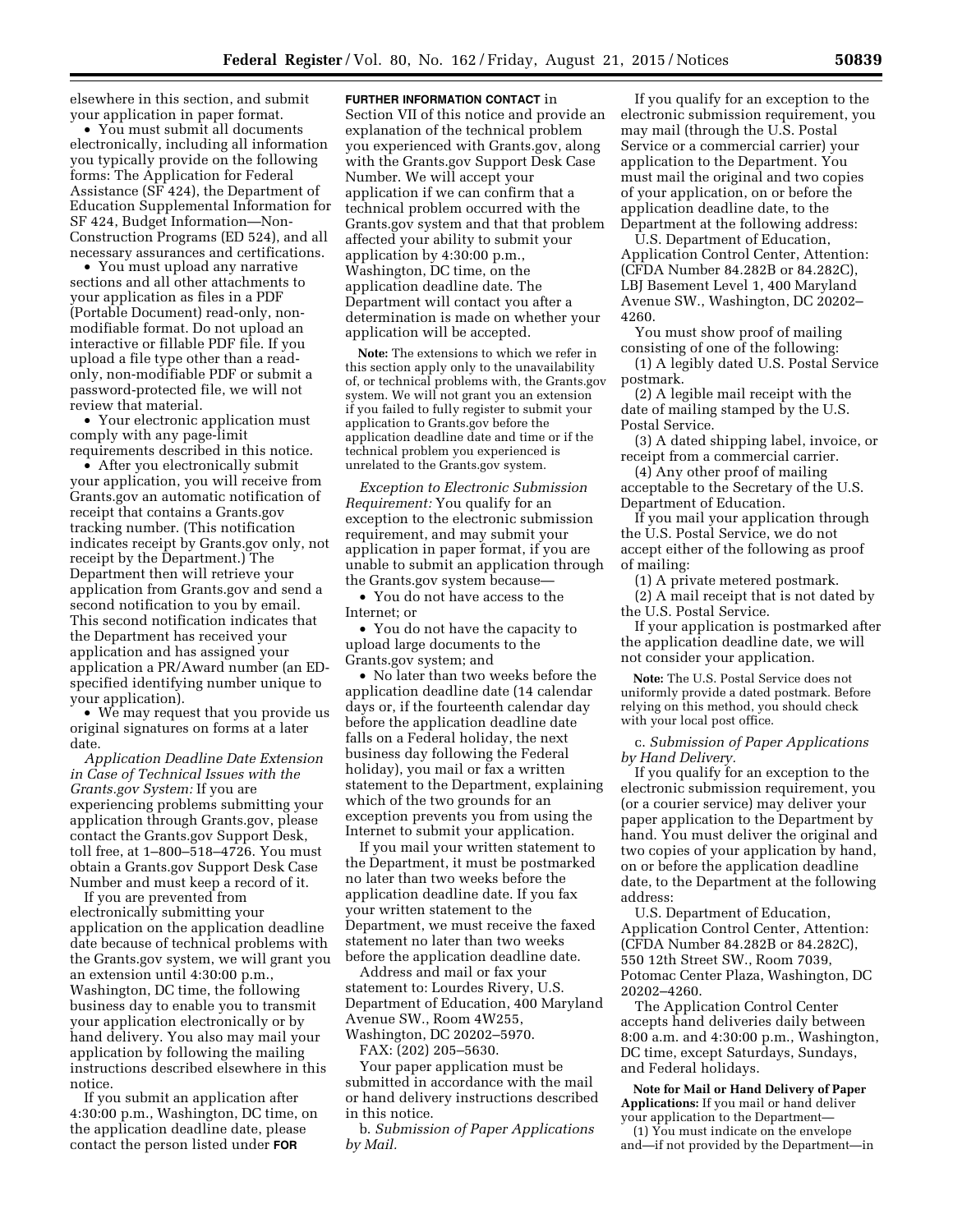Item 11 of the SF 424 the CFDA number, including suffix letter, if any, of the competition under which you are submitting your application; and

(2) The Application Control Center will mail to you a notification of receipt of your grant application. If you do not receive this notification within 15 business days from the application deadline date, you should call the U.S. Department of Education Application Control Center at (202) 245– 6288.

### **V. Application Review Information**

1. *Selection Criteria:* 

The selection criteria for this competition are from sections 5203, 5204, and 5210 of the ESEA (20 U.S.C. 7221b, 7221c, and 7221i) and 34 CFR 75.210.

The selection criteria for applicants submitting applications under CFDA number 84.282B are listed in paragraph (a) of this section, and the selection criteria for applicants submitting applications under CFDA number 84.282C are listed in paragraph (b) of this section.

(a) *Selection Criteria for Planning, Program Design, and Initial Implementation Grants (CFDA number 84.282B).* 

The following selection criteria are based on sections 5203, 5204, and 5210 of the ESEA (20 U.S.C. 7221b, 7221c, and 7221i) and 34 CFR 75.210. The maximum possible score for addressing all of the criteria in this section is 100 points. The maximum possible score for addressing each criterion is indicated in parentheses following the criterion. In evaluating an application for a Planning, Program Design, and Implementation Grant, the Secretary considers the following criteria:

(1) *Quality of the proposed curriculum and instructional practices (20 U.S.C. 7221c(b)(1)) (up to 15 points).* 

**Note:** The Secretary encourages the applicant to describe the quality of the educational program to be implemented by the proposed charter school, including: How the program will enable all students to meet challenging State student academic achievement and content standards; the grade levels or ages of students to be served; and the curriculum and instructional practices to be used.

(2) *The extent to which the proposed project will assist educationally disadvantaged students and other students in meeting State academic content standards and State student academic achievement standards (20 U.S.C. 7221c(a)(1)) (up to 5 points).* 

(3) *The quality of the strategy for assessing achievement of the charter school's objectives (20 U.S.C. 7221c(a)(4)) (up to 15 points).* 

**Note:** The Secretary encourages the applicant to propose a comprehensive plan for assessing the achievement of the charter school's objectives, inclusive of developing performance measures and performance targets for its proposed grant project that are consistent with those objectives. The applicant should clearly identify the projectspecific performance measures and performance targets in its plan and should review Section VI.4. *Performance Measures*  of this notice for information on the requirements for developing those performance measures and performance targets consistent with the objectives of the proposed project. The applicant may choose to include a discussion of the project-specific performance measures and targets it develops in response to the Performance Measures requirements when addressing this criterion.

(4) *The extent of community support and parental and community involvement (20 U.S.C. 7221c(b)(3); 20 U.S.C. 7221b(b)(3)(E)) (up to 10 points).* 

The Secretary considers the extent of community support for, and parental and community involvement in, the charter school. In determining the extent of community support for, and parental and community involvement in, the charter school, the Secretary considers—

(i) The extent of community support for the application (up to 5 points); and

(ii) How parents and other members of the community will be involved in the planning, program design, and implementation of the charter school (up to 5 points).

**Note:** In describing the extent to which the proposed project encourages parental and community involvement in the planning, program design, and implementation of the charter school, the Secretary encourages the applicant to describe how parents and other members of the community will be informed about the charter school and how students will be given an equal opportunity to attend the charter school.

(5) *Quality of project personnel (34 CFR 75.210(e)(1), (e)(2), and (e)(3)(ii)) (up to 22 points).* 

The Secretary considers the quality of the personnel who will carry out the proposed project. In determining the quality of project personnel, the Secretary considers the extent to which the applicant encourages applications for employment from persons who are members of groups that have traditionally been underrepresented based on race, color, national origin, gender, age, or disability (up to 2 points).

In addition, the Secretary considers the qualifications, including relevant training and experience, of key project personnel (up to 20 points).

**Note:** The Secretary encourages the applicant to provide evidence of the key

project personnel's training and experience in activities related to the planning, program design, and initial implementation of a charter school.

(6) *Quality of the management plan (34 CFR 75.210(g)(1) and (g)(2)(i)) (up to 15 points).* 

The Secretary considers the quality of the management plan for the proposed project. In determining the quality of the management plan for the proposed project, the Secretary considers the adequacy of the management plan to achieve the objectives of the proposed project on time and within budget, including clearly defined responsibilities, timelines, and milestones for accomplishing project tasks.

(7) *Existence and quality of a charter or performance contract between the charter school and its authorized public chartering agency (20 U.S.C. 7221i(1)(L)) (up to 15 points).* 

The Secretary considers—

(i) Whether a written charter or performance contract between the charter school and its authorized public chartering agency exists; and

(ii) The extent to which the charter or performance contract describes how student performance will be measured in the charter school pursuant to State assessments that are required of other schools and pursuant to any other assessments mutually agreeable to the authorized public chartering agency and the charter school (up to 5 points).

**Note:** In considering whether there is a written charter or performance contract between the charter school and its authorized public chartering agency, the Secretary will consider, on a case-by-case basis, whether the school has received preliminary, conditional, or other intermediate approval to operate from the authorized public chartering authority, if applicable. An applicant should submit documentation regarding the status of any such approval and clearly describe the authorizer's approval process under applicable State law.

(8) *The degree of flexibility afforded by the SEA and, if applicable, the LEA to the charter school (20 U.S.C. 7221c(b)(2)) (up to 3 points).* 

**Note:** The Secretary encourages the applicant to describe the flexibility afforded under its State's charter school law in terms of establishing an administrative relationship between the charter school and the authorized public chartering agency, and whether charter schools are exempt from significant State or local rules that inhibit the flexible operation and management of public schools.

(b) *Selection Criteria for Dissemination Grants (CFDA number 84.282C).* 

The following selection criteria are based on sections  $5204$  and  $5210(1)(L)$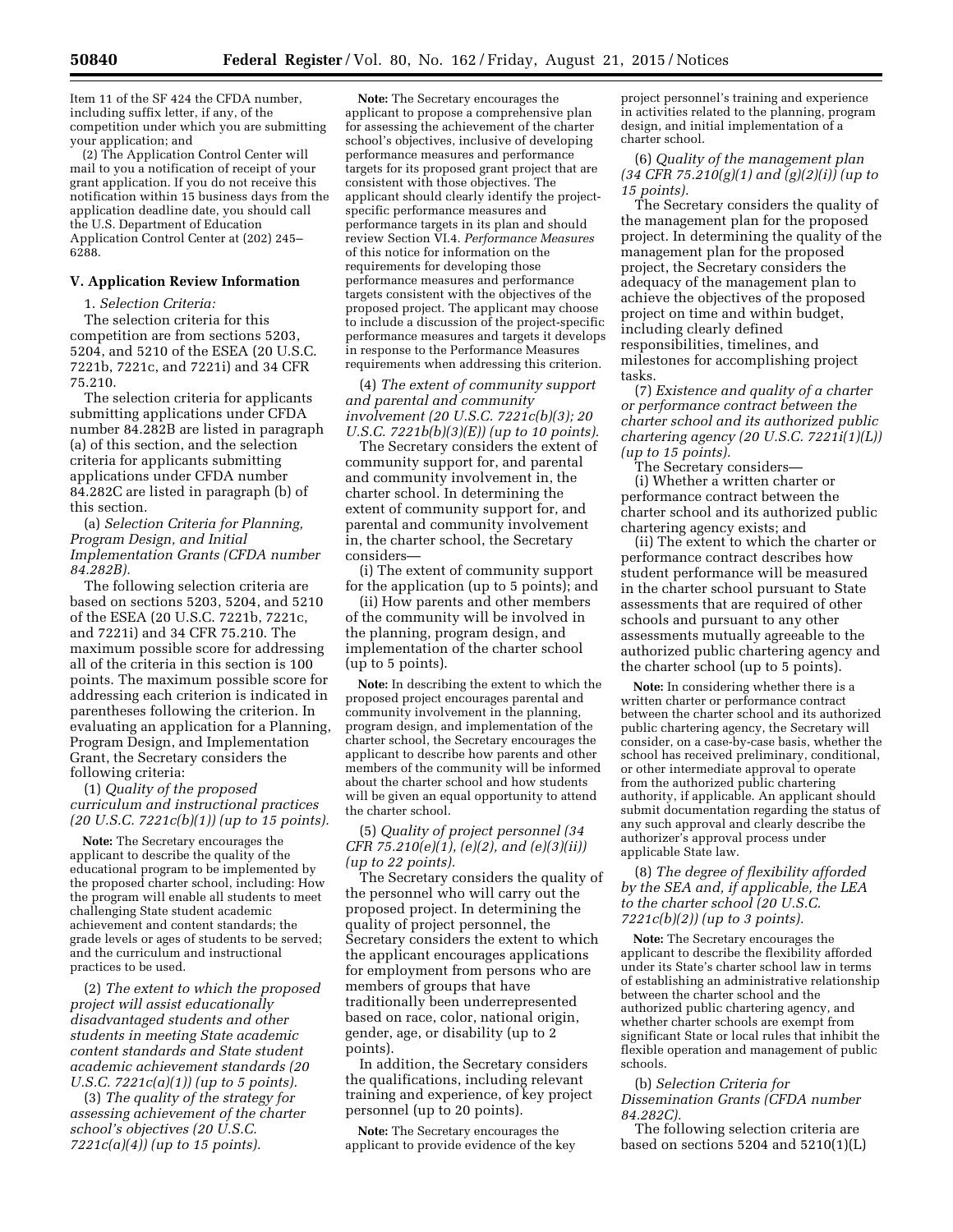of the ESEA (20 U.S.C. 7221c and 7221i(1)(L)) and from 34 CFR 75.210. The maximum possible score for addressing all the criteria in this section is 100 points. The maximum possible score for addressing each criterion is indicated in parentheses following the criterion. In evaluating an application for a dissemination grant, the Secretary considers the following criteria:

(1) *Quality of the project design (34 CFR 75.210(c)(1) and (c)(2)(xxix) (up to 10 points).* 

The Secretary considers the quality of the design of the proposed project. In determining the quality of the design of the proposed project, the Secretary considers the extent to which the proposed project is supported by strong theory (as defined in 34 CFR 77.1(c)) (up to 10 points).

# (2) *Quality of the proposed dissemination activities and the likelihood that those activities will improve student achievement (20 U.S.C. 7221c(b)(7)) (up to 10 points).*

**Note:** The applicant should review the Performance Measures section of this notice for information on the requirements for developing project-specific performance measures and targets consistent with those objectives. The applicant may choose to include a discussion of the project-specific performance measures and targets it develops in response to the Performance Measures requirements when addressing this criterion.

(3) *Existence and quality of a charter or performance contract between the charter school and its authorized public chartering agency (20 U.S.C. 7221i(1)(L)) (up to 5 points).* The Secretary considers—

(i) Whether a written charter or performance contract between the charter school and its authorized public chartering agency exists (up to 1 point); and

(ii) The extent to which the charter or performance contract describes how student performance will be measured in the charter school pursuant to State assessments that are required of other schools and pursuant to any other assessments mutually agreeable to the authorized public chartering agency and the charter school (up to 4 points).

(4) *Demonstration of success (20 U.S.C. 7221c(f)(6)(A)) (up to 30 points).* 

The extent to which the school has demonstrated overall success,

including—

(i) Substantial progress in improving student academic achievement (up to 20 points);

(ii) High levels of parent satisfaction (up to 5 points); and

(iii) The management and leadership necessary to overcome initial start-up problems and establish a thriving,

financially viable charter school (up to 5 points).

**Note:** The Secretary encourages the applicant to provide performance data for the past three years to demonstrate student academic achievement (while maintaining the appropriate standards that protect personally identifiable information).

(5) *Significance (34 CFR 75.210(b)(2)(xii)) (up to 15 points).* 

The Secretary considers the significance of the proposed project. In determining the significance of the proposed project, the Secretary considers the extent to which the results of the proposed project are to be disseminated in ways that will enable others to use the information or strategies.

(6) *Quality of project personnel (34 CFR 75.210(e)(1), (e)(2), and (e)(3)(i)) (up to 15 points).* 

The Secretary considers the quality of the personnel who will carry out the proposed project. In determining the quality of project personnel, the Secretary considers the extent to which the applicant encourages applications for employment from persons who are members of groups that have traditionally been underrepresented based on race, color, national origin, gender, age, or disability (up to 3 points).

In addition, the Secretary considers the qualifications, including relevant training and experience, of the project director or principal investigator (up to 12 points).

(7) *Quality of the management plan (34 CFR 75.210(g)(1) and (g)(2)(i)) (up to 15 points).* 

The Secretary considers the quality of the management plan for the proposed project. In determining the quality of the management plan for the proposed project, the Secretary considers the adequacy of the management plan to achieve the objectives of the proposed project on time and within budget, including clearly defined responsibilities, timelines and milestones for accomplishing project tasks.

2. *Review and Selection Process:* We remind potential applicants that in reviewing applications in any discretionary grant competition, the Secretary may consider, under 34 CFR 75.217(d)(3), the past performance of the applicant in carrying out a previous award, such as the applicant's use of funds, achievement of project objectives, and compliance with grant conditions. The Secretary may also consider whether the applicant failed to submit a timely performance report or submitted a report of unacceptable quality.

In addition, in making a competitive grant award, the Secretary also requires various assurances, including those applicable to Federal civil rights laws that prohibit discrimination in programs or activities receiving Federal financial assistance from the Department of Education (34 CFR 100.4, 104.5, 106.4, 108.8, and 110.23).

3. *Special Conditions:* Under 2 CFR 3474.10, the Secretary may impose special conditions and, in appropriate circumstances, high-risk conditions on a grant if the applicant or grantee is not financially stable; has a history of unsatisfactory performance; has a financial or other management system that does not meet the standards in 2 CFR part 200, subpart D; has not fulfilled the conditions of a prior grant; or is otherwise not responsible.

#### **VI. Award Administration Information**

1. *Award Notices:* If your application is successful, we notify your U.S. Representative and U.S. Senators and send you a Grant Award Notification (GAN); or we may send you an email containing a link to access an electronic version of your GAN. We may notify you informally, also.

If your application is not evaluated or not selected for funding, we notify you.

2. *Administrative and National Policy Requirements:* We identify administrative and national policy requirements in the application package and reference these and other requirements in the *Applicable Regulations* section of this notice.

We reference the regulations outlining the terms and conditions of an award in the *Applicable Regulations* section of this notice and include these and other specific conditions in the GAN. The GAN also incorporates your approved application as part of your binding commitments under the grant.

3. *Reporting:* (a) If you apply for a grant under this competition, you must ensure that you have in place the necessary processes and systems to comply with the reporting requirements in 2 CFR part 170 should you receive funding under the competition. This does not apply if you have an exception under 2 CFR 170.110(b).

(b) At the end of your project period, you must submit a final performance report, including financial information, as directed by the Secretary. If you receive a multi-year award, you must submit an annual performance report that provides the most current performance and financial expenditure information as directed by the Secretary under 34 CFR 75.118. The Secretary may also require more frequent performance reports under 34 CFR